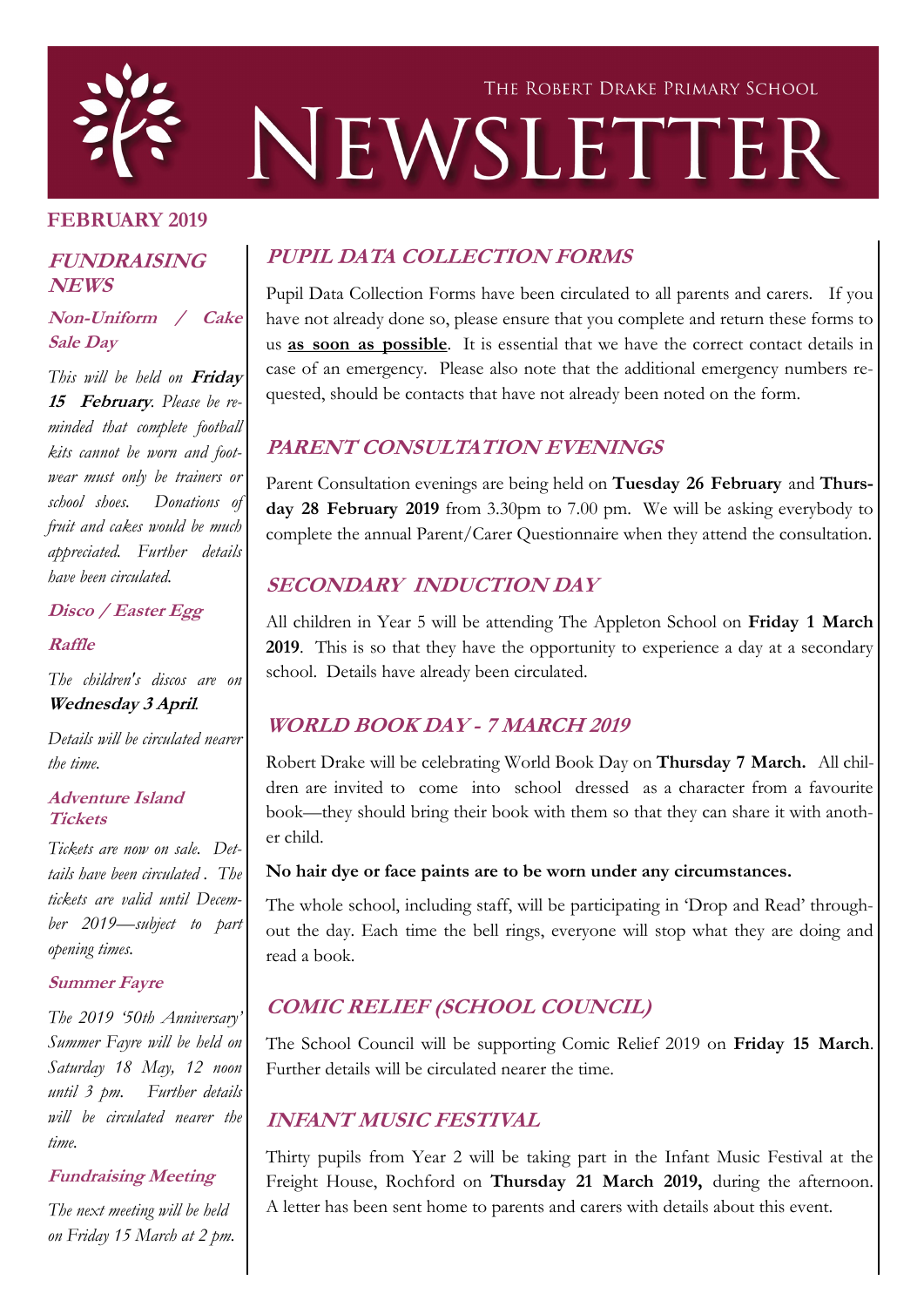*All parents and carers welcome.*

## **GOVERNOR NEWS**

#### **Attendance**

*Attendance for January 2019 was 97.5%.* 

### **ROBERT DRAKE 50TH ANNIVERSARY**

A reminder that this year Robert Drake is celebrating it's 50th Anniversary. A whole school photograph will be taken on **Monday 1 April**, and a celebration tea party for the pupils is also to be held after the Easter break. Further details will be circulated closer to the time.

## **CLASS ASSEMBLIES**

Mrs Jackson's class assembly will be taking place on **Friday 5 April** at 9.00 am. All parents and carers of pupils in the class are most welcome to attend. Tea and coffee will be available afterwards.

### **DANCE FESTIVAL - 28 JANUARY 2019**

Year 3 children from Mr Chaplin's class were invited to take part in the 2018 Primary Dance Festival held on **Monday 28 January** at The Palace Theatre. The pupils performed really well and enjoyed the experience of dancing on the stage at The Palace Theatre.

## **BATIC'S GOT TALENT**

Year 6 pupils from the Drama Group represented the school in the BATIC's Got Talent Event on **Wednesday 30 January 2019** at The Palace Theatre, Westcliff. The group performed a very professional drama act, 'The Curse of the Mobile Phone' which was very well received by the audience. The children worked well together and it was a great experience working at the Palace Theatre.

# **PARENT INVOLVEMENT DAYS**

Years 3 and 4 held a Parent Involvement session on **Friday 1 February** and had a great time making Anglo Saxon wall hangings. Years 5 and 6 held a session on **Thursday 7 February** and created Chinese pagodas. Both sessions were great fun



# **NETBALL**

The mixed netball team played an away match on **Tuesday 22 January** against Kingston. They lost 5-1 but played well.

The girls netball team played away against Thundersley on **Thursday 7 February.**  Despite the result of losing 10-1 it was a hard fought game.

# **FOOTBALL**

The boys team played Montgomerie on **Monday 4 February** and won 3-2, with goals from Bob, Jake and Max. They played well and worked hard to achieve the result. A special mention to the goalkeeper Brooke who kept Robert Drake in the game and to the two Year 4 boys in the team, Albie and Riley.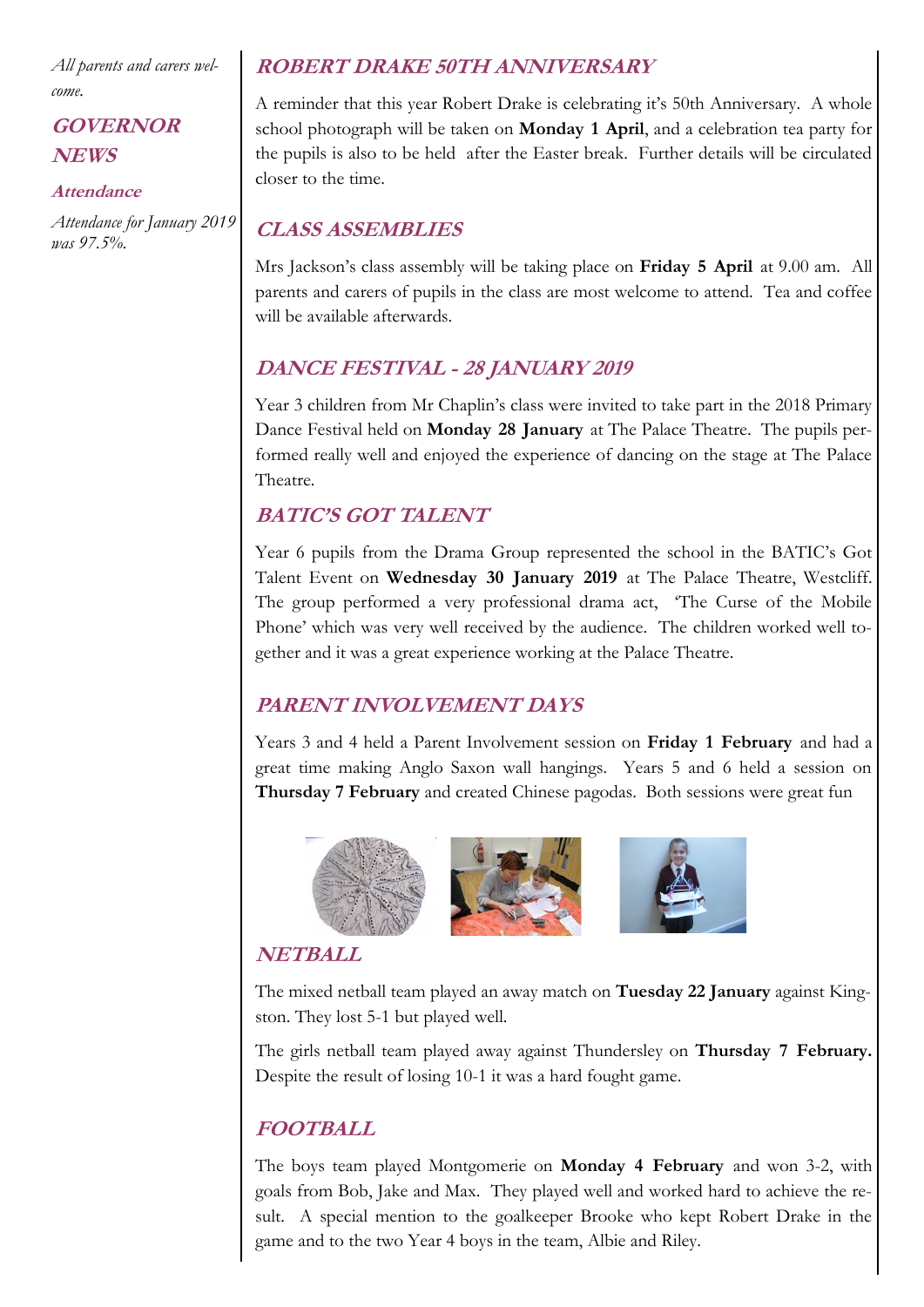### **CHESS**

Congratulations to school chess champion Daniel, and chess medal winners Matthew, Dillon, Charlie, Owen, Ewan, Ben, Zara and Ava. Well done all !

### **STAMP COLLECTING**

We are delighted to advise that Evie, who is collecting stamps on behalf of her Rainbow Group as part of a fundraising effort for the Bone Cancer Trust, has so far raised £345.00. Well done Evie !

### **ATTENDANCE, PUNCTUALITY AND PUPIL ABSENCE**

As all parents and carers will be aware, Robert Drake is committed to providing a high quality educational experience for all pupils, and if this commitment is to succeed then good attendance and punctuality is imperative. As part of it's Attendance Policy, the school expects every child to attend school and be punctual every day and would like to thank parents and carers in supporting the school in achieving this.

With regards punctuality, late arrival to school affects not only the pupil who is late but disrupts the whole class. With regards attendance, if a pupil arrives after registration but before the registers close (ie, between 8.50 am and 9.10 am) then they will receive a late mark. Any pupil who arrives after the registers close (ie, after 9.10 am), without an acceptable reason, will be marked as having an unauthorised absence for that session. The same applies for afternoon registration.

We would also like to stress that punctuality at the end of the school day is equally important, and we would request that parents and carers collect their children on time, whether this be straight after the normal school day or following a school club. Continual lateness may result in your child not be able to attend their chosen club.

If your child is poorly, and unable to attend school, then it is the responsibility of parents / carers to contact the school on the first morning of the child's absence advising of the reason for the absence. If a child is absent through sickness for more than three days, then parents / carers will be required to provide medical evidence. Acceptable evidence for sickness absence includes appointment cards or letters, a medical certificate, a letter from the GP or a prescription certificate or label from the prescription medication.

Any planned leave of absence must be notified to the school in writing on the school's leave of absence form. A letter outlining the reason for the absence must accompany the form. It is school policy that a leave of absence shall not be granted in term time unless there are reasons considered to be exceptional by the Governing Body, irrespective of the child's overall attendance. If a parent or carer removes a child after the application for leave has been refused, or where no application has been made to the school, the issue of a penalty notice may be requested by this school.

Again, we appreciate the support parents / carers provide the school, and are grateful for your continued assistance in ensuring that your child is provided with the best possible education.